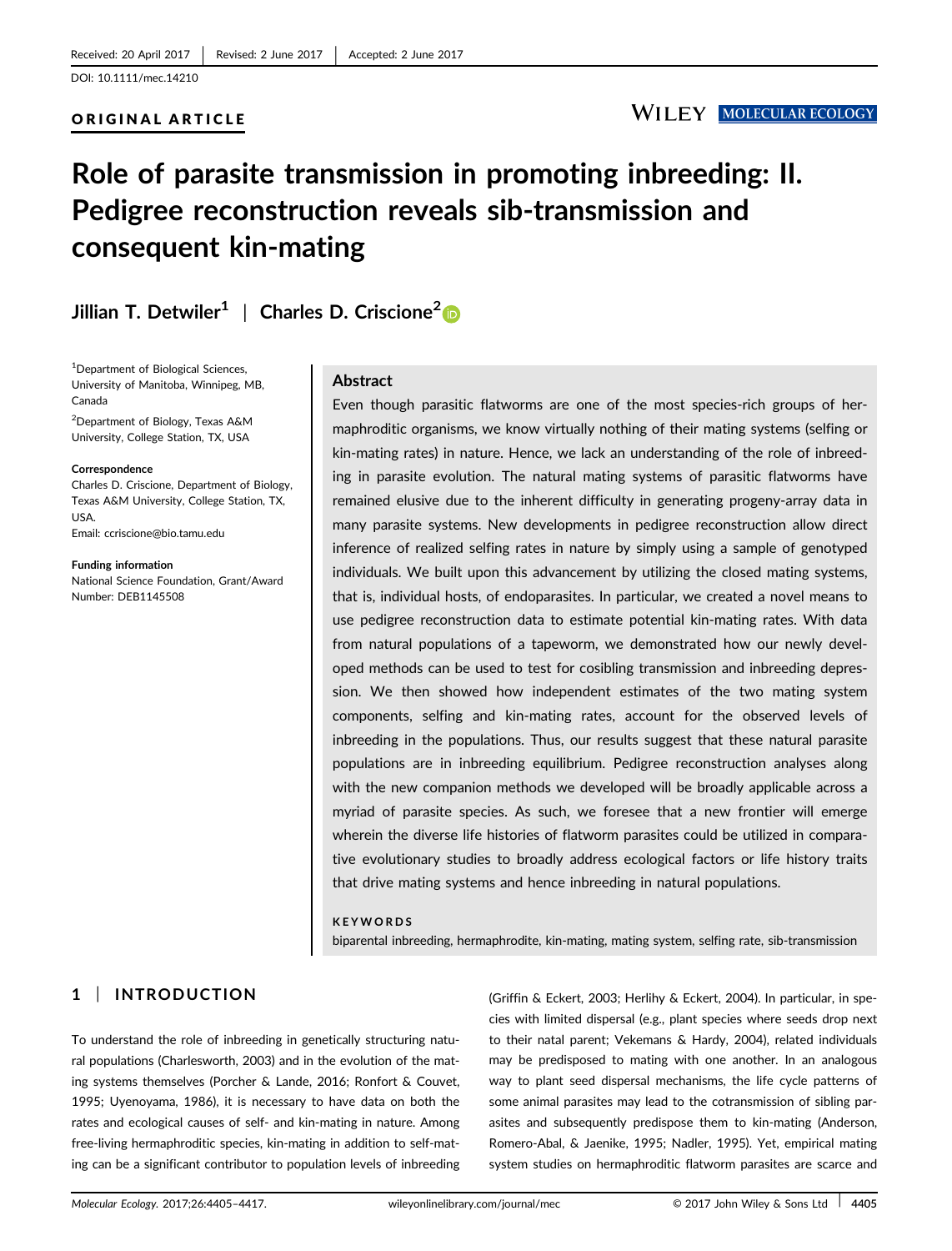4406 WILEY MOLECULAR ECOLOGY DETWILER AND CRISCIONE

largely limited to indirect inference using the inbreeding equilibrium (i.e., the level of inbreeding reached under a constant system of mating across generations; Hedrick & Cockerham, 1986) relationship of  $F_{1S}$  (estimated from deviations of Hardy–Weinberg genotype frequencies) to the selfing rate (s), that is,  $F_{1S} = s/(2-s)$  (reviewed in Jarne & Auld, 2006; Detwiler, Caballero, & Criscione, 2017). Critically, there are no estimates of kin-mating rates, and thus, the contribution of biparental inbreeding to  $F_{1S}$  is unknown in flatworm parasites.

For many metazoan parasites of animals, especially endoparasites, adult breeders exist in a closed mating environment bounded by an individual definitive host, that is, a parasite infrapopulation wherein parasite sexual reproduction occurs (Bush, Lafferty, Lotz, & Shostak, 1997). Parasite offspring pass into the external environment where progeny from different parental infrapopulations may or may not mix prior to infection of definitive hosts, and then once again, adult breeders will end up separated among hosts. The degree of offspring mixing could be a function of various ecological, life history or physiological traits of the parasite and its host. This transient separation of breeders into infrapopulations is repeated for each generation (Criscione & Blouin, 2005). Simulation modelling has shown that inbreeding measured across all parasites within a host population, that is, a parasite component population (Bush et al., 1997), increases with clumped sibling transmission (Cornell, Isham, Smith, & Grenfell, 2003; Dharmarajan, 2015).

Inference of sibling parasite transmission is commonly assessed by testing whether genotype frequencies are nonrandomly distributed among individual hosts, for example, estimating parasite  $F_{ST}$ among hosts or average within-host–parasite relatedness (reviewed in Criscione, Poulin, & Blouin, 2005; Gorton, Kasl, Detwiler, & Criscione, 2012). While F-statistics and relatedness/kinship estimators provide useful tools for determining whether there is nonrandom parasite transmission among hosts within a component population sample (Gorton et al., 2012; de Meeûs et al., 2007), there are limitations in quantifying cotransmission and kin-mating rates. For example, Wang (2014) discusses how the magnitude of kinship estimators is more or less arbitrary when reference allele frequencies are calculated from the current sample. Thus, average within-host kinship values may not be comparable among different component population samples or species because a kinship value may not equate to relationship status, for example, a value of 0.25 may not indicate fullsibs. A similar problem potentially exists in comparisons of the magnitude of among-host  $F_{ST}$  across different populations or species if marker loci are affected substantially by mutations (Wang, 2015).

As an alternative, pedigree reconstruction methods have been advocated as a means to directly assess the degree to which sibling parasites are cotransmitted (Criscione et al., 2005). In this study, we propose that pedigree reconstruction data can also provide empirical estimates of potential kin-mating rates. Given that many metazoan parasites of animals exist in closed mating systems, the percentage of highly related dyads (half- and full-sibs) within hosts can be used to estimate potential kin-mating rates. With the recent advent of new pedigree reconstruction methods, especially for hermaphroditic species that can self-mate (Wang, El-Kassaby, & Ritland, 2012; Wang & Santure, 2009), it is now possible to use this more direct approach to provide comparable estimates of sibling cotransmission and potential kin-mating rates. Moreover, pedigree reconstruction data can be used to estimate the proportion of individuals that are the product of self-mating, and hence provide an estimate of a realized selfing rate (i.e., an estimate based on the selfed individuals that survived to the sampled stage) that directly contributes to  $F_{1S}$  (Wang et al., 2012).

In our study, we analysed levels of inbreeding within five component populations of the hermaphroditic tapeworm Oochoristica javaensis. This parasite has a two-host terrestrial life cycle that involves an arthropod intermediate host and a lizard definitive host, the Mediterranean gecko Hemidactylus turcicus (Criscione & Font, 2001a,b,c). Both the host and parasite are considered introduced species and occur commonly on human structures throughout the southern U.S.A. (Criscione & Font, 2001a,b,c; Detwiler & Criscione, 2011). Given the life history traits of both the gecko host and O. javaensis, we hypothesized there would be a strong propensity for cosibling transmission and thus a major role for kin-mating in contributing to overall levels of inbreeding. For example, adult Mediterranean geckos are territorial and mark–recapture studies have shown that adult geckos have ranges within a few metres (Selcer, 1986). Thus, faecal deposits are likely concentrated. Moreover, the tapeworm gravid proglottids, each of which can contain well over 100 parasite larvae (CDC, unpublished), are released in the faeces intact. Thus, an arthropod intermediate host will likely ingest many sibling parasites. Subsequently, parasite offspring will be transmitted as a clump when an infected intermediate host is ingested by a gecko definitive host.

In Detwiler et al. (2017), we found that transmission of O. javaensis in terms of infrapopulation infection intensities had an inverse power relationship to the selfing rates of individuals. Using this relationship to estimate potential population-level selfing rates required assumptions about the variance in reproductive success among parasites. Thus, our first goal of the current study was to test whether the realized selfing rates estimated from pedigree reconstruction analyses were better explained by the potential population selfing rates that assumed random reproductive success or that assumed density-dependent fecundity (i.e., crowding effects). Our second goal was to examine how another aspect of transmission, that is, whom you are transmitted with, could contribute to inbreeding across the component population. In particular, we asked whether sibling parasites co-occurred within infrapopulations more often than expected given the percentage of related dyads across the component population. We also showed how the percentage of related dyads within hosts can be used to estimate potential kinmating rates, and in doing so, provided the first kin-mating rate estimates for a hermaphroditic parasite. Subsequently, we found that the combined but independently estimated realized selfing rates and potential kin-mating rates explained the observed component population  $F_{1S}$  values. Evolutionary studies dealing with hermaphroditic mating systems (e.g., sex role, Anthes, Putz, & Michiels, 2006; sex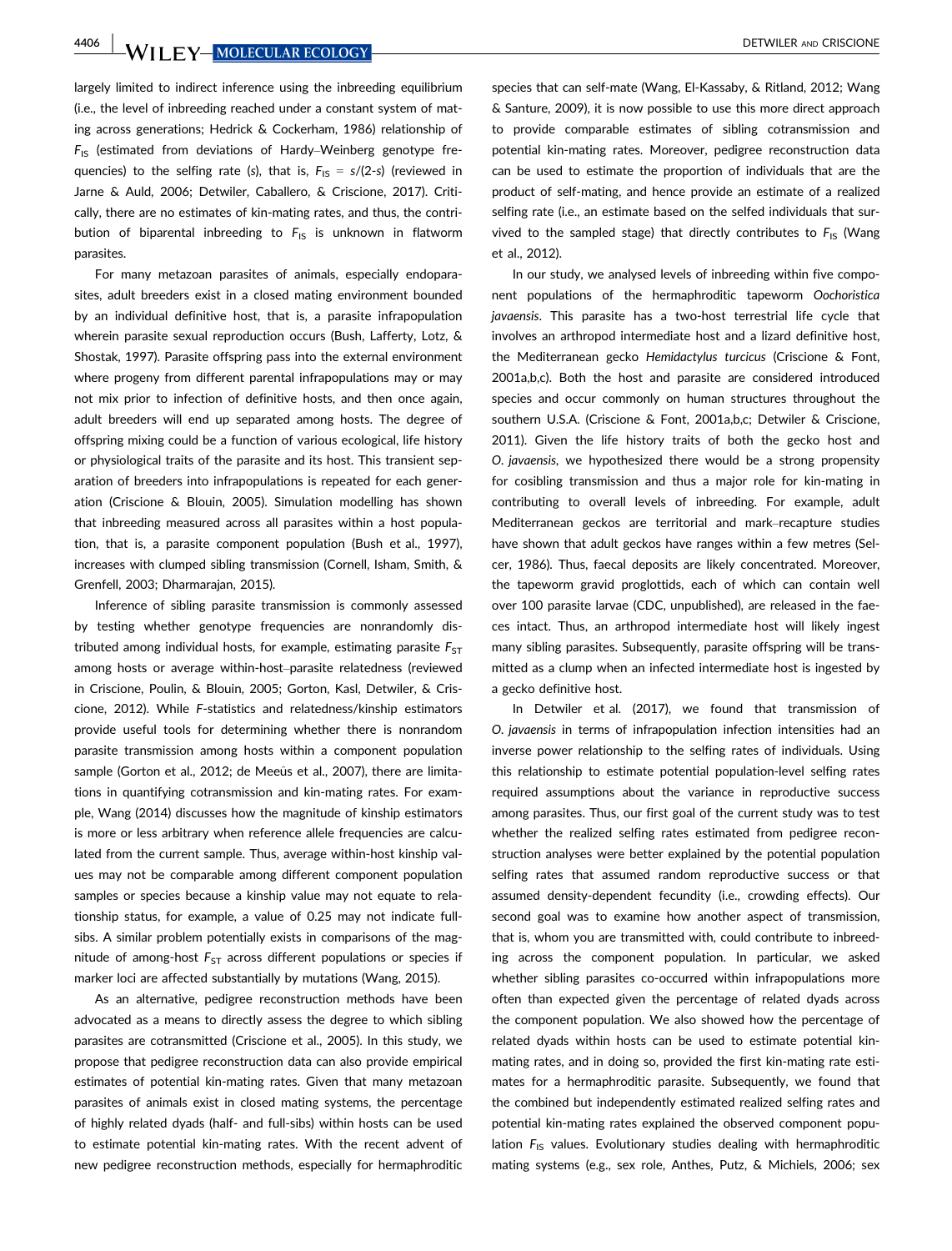DETWILER AND CRISCIONE 4407

allocation, Scharer, 2009; inbreeding depression, Escobar et al., 2011) in flatworm parasites have been hampered by the inherent difficulties in generating progeny-array data from field samples. Hence, we also discussed how pedigree reconstruction data and the methods we employed could be used for hermaphroditic parasites, or more generally any species with a closed mating system, to assess mating systems and the factors that drive inbreeding in natural populations.

#### 2 | MATERIALS AND METHODS

#### 2.1 | Field collections

Details on host and parasite sampling including descriptions of collection locations are given in Detwiler and Criscione (2014) and Detwiler et al. (2017). In short, we collected from five locations in College Station, Texas, USA Each of these locations represented random-mating gecko populations, but with significant genetic differentiation between all pairs of gecko populations and an overall  $F_{ST}$  = 0.14 (see Detwiler & Criscione, 2014). We will report on hostparasite costructure analyses elsewhere, but here we simply note that there was also significant differentiation for the parasite between all pairs of locations with an overall  $F_{ST} = 0.15$  (unpublished data). These patterns indicated that each of the five locations were largely independent from one another and thus, we treated them as such (i.e., separate component populations) for the remainder of the study.

#### 2.2 | Genetic markers

DNA extraction and microsatellite genotyping followed that of Detwiler and Criscione (2011). The scolex and neck region of individual tapeworms were used for DNA extractions. We used 12 microsatellite markers (di008, di019-1, di030, di033, di035, di068, di097, di109, di131-2, di140-1, tri001 and tet012-1) that were described in Detwiler and Criscione (2011). Approximately 5% of individuals were genotyped twice, and no discrepancies in allele calls were found. Our previous work on this system (Detwiler & Criscione, 2011; Detwiler et al., 2017) revealed that all the above-mentioned 12 markers showed Mendelian inheritance and that, where testable, there was no evidence for physical linkage among loci, although this was only testable for about half the pairwise combinations of loci (see Detwiler & Criscione, 2011 for methods on tests of Mendelian inheritance and independent assortment).

## 2.3 | Characterization of overall genetic diversity and inbreeding

Within each of the five component populations, the number of alleles, observed heterozygosity ( $H_o$ ) and gene diversity ( $H_s$ ) were calculated for each locus with FSTAT v2.9.3 (Goudet, 1995). Significance for single locus and multilocus  $F_{1S}$  estimates (Weir & Cockerham, 1984) was assessed with a two-tailed test based on 10,000 randomizations of alleles among individuals using SPAGEDI v1.5 (Hardy & Vekemans, 2002). To obtain confidence intervals (CI) for the multilocus estimates of  $F_{1S}$ , we used GENETIX v4.05 (Belkhir, Borsa, Chikhi, Rausfast, & Bonhomme, 2004) to generate 10,000 bootstrap (over individuals) values. Confidence intervals of varying widths (discussed below) were generated for the multilocus estimates of  $F_{15}$  and for additional statistics described below. To be consistent in CI construction, we used the dPercentile function in POPTOOLS (Hood, 2011) which follows the algorithm recommend by the National Institute of Standards and Technology (e-Handbook of Statistical Methods, [http://](http://www.itl.nist.gov/div898/handbook) [www.itl.nist.gov/div898/handbook](http://www.itl.nist.gov/div898/handbook), 2013). INSTRUCT (Gao, Williamson, & Bustamante, 2007) was used to generate Bayesian estimates of component population inbreeding coefficients (Table S1), but because the point estimates were nearly identical to the Weir and Cockerham (1984) multilocus estimates (Table 1), we focused on the latter for the remainder of the study.

Linkage disequilibrium (LD) was assessed using the genotypic disequilibrium tests implemented in GENEPOP (Rousset, 2008). Tests were conducted between pairs of loci within sampling areas with 5,000 dememorizations, 5,000 batches and 5,000 iterations. We tested for an overall pattern of LD within each component population using an exact binomial test ( $\alpha$  = 0.05) to determine whether the observed number of significant pairwise tests was greater than expected (Waples, 2015). For each component population, we did these tests across all loci pairs and then split the data into two groups according to the loci we knew independently assorted to those for which we had no information on independent assortment. We then used a Fisher's exact test to determine whether there was a difference in the number of significant LD pairs between these two groups.

#### 2.4 | Pedigree reconstruction methods

We used the full-likelihood method of sibship reconstruction, which also estimates the proportion of individuals that are the product of selfing events, implemented in the software COLONY v2.0.6.2 (Jones & Wang, 2010). Details of the method are given in Wang and Santure (2009) and Wang et al. (2012). For each component population data set, the following settings were specified in COLONY: female and male polygamy with inbreeding for a monoecious species, length of run was very long under the full-likelihood method with very high precision, three runs, allele frequencies estimated from the data set and were updated as the analysis was run, and sibship scaling was set to yes. No sibship prior was used as individual tapeworms can have offspring numbers in the low thousands (CDC, personal observations). Allelic dropout rate was set to 0.001 and mutation/error rate was set to 0.001 as genotype scoring was unambiguous, and our results suggested a very low influence of technical errors in general (see Results). These sibship reconstruction methods assume that the sample does not contain individuals from different generations (e.g., parents and offspring). We believe discrete generations are a reasonable assumption in this system given the parasite's life cycle pattern (Criscione & Font, 2001a), relatively short host lifespan (about 3 years, Selcer, 1986) and near identical body sizes of worms within hosts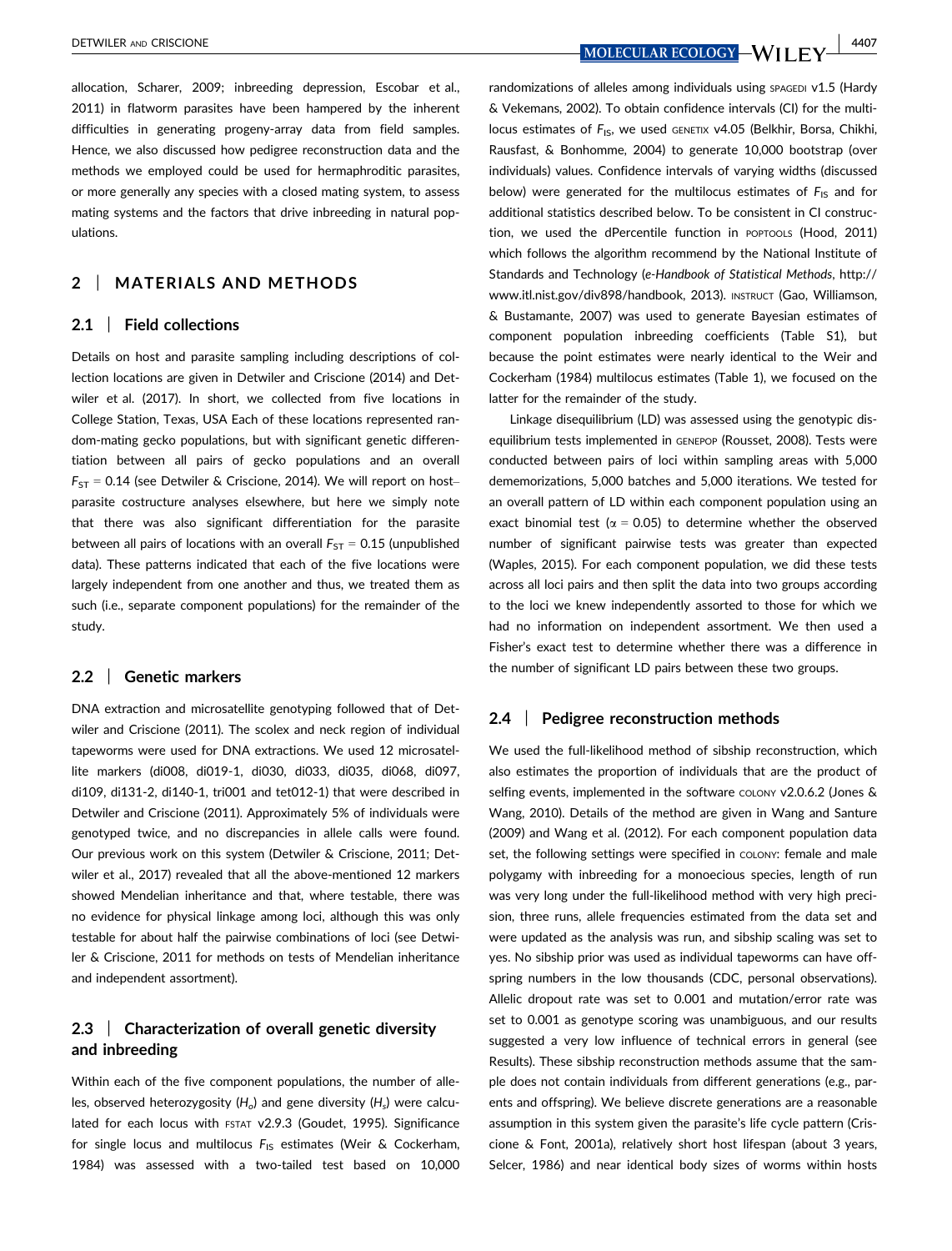| Population     | Host N | Infected hosts N | <b>Collected parasites N</b> | Genotyped parasites N | $F_{\text{IS}}$ | 95% CI          |
|----------------|--------|------------------|------------------------------|-----------------------|-----------------|-----------------|
| 1              | 54     | 23               | 106                          | 104                   | 0.615           | $0.540 - 0.681$ |
| $\overline{2}$ | 51     | 26               | 194                          | 190                   | 0.572           | $0.502 - 0.634$ |
| 3              | 50     | 25               | 179                          | 177                   | 0.511           | 0.433-0.583     |
| $\overline{4}$ | 49     | 15               | 39                           | 39                    | 0.718           | 0.578-0.830     |
| 5              | 50     | 31               | 304                          | 298                   | 0.489           | $0.428 - 0.547$ |

**TABLE 1** Sample sizes (N) and multilocus estimates of  $F_{15}$  (Weir & Cockerham, 1984) with bootstrap 95% confidence intervals (CI) for each of the five component populations of Oochoristica javaensis

(unpublished data), which suggest concurrent infections. The percentages of related dyads (full- and half-sibs; collectively referred to as kin dyads) were of primary interest in our study. A series of simulations that were conducted in COLONY (Wang, 2013) showed there was little to no bias in the estimation of the overall percentage of kin dyads when using parameters reflective of our data sets (Table S2).

## 2.5 | Evaluating pedigree reconstruction selfing rates

Using the best sibship configuration from the full-likelihood method, an individual was classified as the product of a selfing event if both its parents had the same identifier. The COLONY -derived point estimate of the selfing rate is the proportion of the sampled individuals that are classified as the product of a selfing event in the best configuration. COLONY also provides 95% CI for the selfing rate based on a sum of the variance due to sampling error (binomial variance based on the total number of sampled individuals) and variance due to estimation error (Wang et al., 2012). The square root of this combined variance (i.e., the standard deviation) is multiplied by 2 to generate a normally approximated CI (J. Wang, personal communication). The estimation error is generated from other plausible configurations with relatively high likelihood values. These plausible configurations, which are stored in the "archive" file in COLONY, may have the same or different selfingrate estimates (or other estimated parameters such as the numbers of full and half-sibs). The COLONY manual describes how to calculate the probabilities of these other configurations.

To be consistent in CI comparisons for statistics of interest in our study, we used Monte Carlo simulations to simultaneously generate CI. In this section, we describe our method to get the selfingrate CI and in sections below, we describe the means to obtain the CI of other statistics such as the percentages of related dyads. Our simulations also included estimation and sampling error. First, the probability of each individual configuration in the archive file was calculated. In each simulation round, a configuration, and hence its selfing-rate estimate, was randomly selected based on its probability using the DiscreteDev function in POPTOOLS. This first step accounts for the estimation error. Next, this selected selfing rate was used as the probability to randomly select a number of selfed individuals based on the binomial sampling error (given the sample size of that population). This step, which incorporates the sampling error, was performed with the dBinomialDev function in POPTOOLS. After 10,000 simulations of the selfing rate, CI were generated with the dPercentile function in POPTOOLS. We emphasize these simulations accurately estimated the total variance as discussed above; however, our simulated selfing-rate CI may differ slightly (typically less than one percentage point at either boundary) from the normally approximated COLONY CI (data not shown).

In our prior study, we used an inverse power relationship between infection intensities and individual tapeworm selfing rates along with the distributions of parasites among hosts to provide hypotheses of potential population-level selfing rates (Detwiler et al., 2017). These estimates were generated assuming either random reproductive success among parasites (NC-estimates for noncrowding) or density-dependent fecundity (C-estimates for crowding). To determine whether the realized selfing rates from the pedigree reconstruction analyses (hereafter referred to as COLONY-selfing rates) reflected either of these extrapolated estimates, we compared CI overlap as a means to test whether the COLONY-selfing rates were statistically different from the NC- or C-based estimates. For these comparisons, we used the NC- and C-based estimates and their CI generated under the general linear mixed model (GLMM) in Detwiler et al. (2017). Nonoverlapping 84% CI and 94% CI were used to assess significance at  $p = .05$  and  $p = .01$ , respectively (MacGregor-Fors & Payton, 2013). We used an overall approach to determine whether the COLONY-selfing rates could be explained by either the NC- or C-based estimates. For example, under the null hypothesis that the COLONY-selfing rates were no different than the NC-based estimates across the five component populations, then no more than one comparison is expected to show nonoverlapping 84% CI. That is, with five tests and  $\alpha$  = 0.05, the exact binomial probability of two or more significant tests is 0.023.

## 2.6 | Assessing cosibling transmission and subsequent potential for kin-mating

For kin-mating to cause an increase in  $F_{1S}$ , outcrossing between related individuals needs to occur at a frequency greater than expected by chance alone. As metazoan endoparasites exist in closed mating systems, the potential for biparental inbreeding can be directly assessed by testing for a higher percentage of kin dyads within hosts compared to the percentage of kin dyads across the entire component population (i.e., the expectation based on random chance). This comparison is in itself a direct test of cosibling parasite transmission.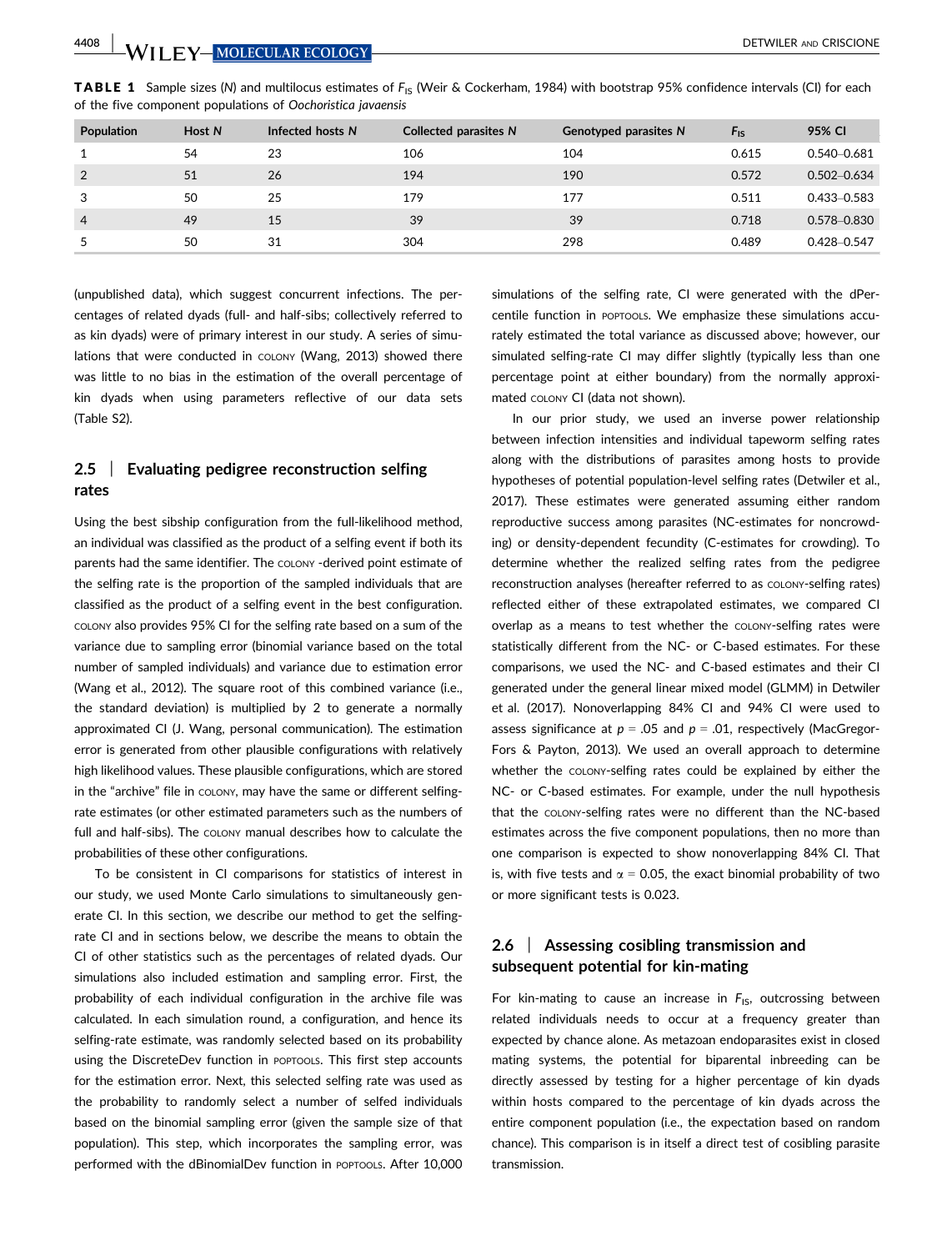For each component population, dyads across an entire component population were counted as full-sibs, half-sibs or unrelated based on the parent identifications (ID) given in the best configuration. For example, if two offspring had the single parent ID #1 (i.e., full-sibs from a selfing event) or both had the parents #1 and #2, they were classified as full-sibs. If one offspring had parent #1 and the other offspring had parents #1 and #2 (i.e., selfed-outcrossed sibs), or if one offspring had parents #1 and #2 and the other offspring had parents #1 and #3, they were classified as half-sibs. The number of kin dyads over the number of possible dyads across the entire sample is the frequency point estimate for the random chance expectation of outcrosses between kin dyads  $(P_F)$ . Similar counts of full-sibs, half-sibs and unrelated were made for dyads that cooccurred within the same hosts. Because outcrossings are confined to discrete mating groups (i.e., hosts), the percentage kin dyads within hosts  $(P_K)$  is calculated as a weighted average over hosts with intensities >1 as infections with single tapeworms do not contribute to outcrossing. The weights are the proportion of tapeworms within a given host relative to the total number of tapeworms that occur in intensities >1. Calculations are made separately for full-  $(P_F)$  and half-sibs  $(P_H)$  within hosts, but for simplicity, we continue to refer to them collectively as the percentage of kin dyads within hosts  $(P_{K} = P_{F} + P_{H}).$ 

To determine whether  $P_K$  was greater than  $P_E$ , we used the simulation protocol described above to provide CI for both metrics. In each simulation round, an archived configuration was randomly selected based on its probability to account for pedigree estimation error. Using the selected pedigree configuration, full-sib, half-sib and unrelated parasite dyad counts were made within and between hosts. Because  $P_K$  is shaped by the discrete mating boundaries, host individuals were considered the sampling unit. Thus, the next step was to resample with replacement the individual hosts (along with their within- and between-host–parasite dyad counts and infection intensities) to account for sampling error. Using this bootstrapped sample,  $P_K$  and  $P_E$  were calculated. We note to recover the correct value of  $P_F$ , the between-host dyad counts are halved to account for reciprocal parasite pairs between any two hosts and bootstraps are conducted over all infected hosts. Using 10,000 simulated values of both  $P_K$  and  $P_E$ , CI were generated to determine whether  $P_K$  was greater than  $P_E$ .

We also used a more traditional analysis of assessing nonrandom transmission among hosts to provide a basis of comparison between the different approaches and past studies. In particular, average within-host Ritland and Loiselle pairwise kinship coefficients were computed in SPAGEDI v1.5 (Hardy & Vekemans, 2002; Vekemans & Hardy, 2004) where 10,000 randomizations of parasites among hosts were conducted to assess significance. These estimators were calculated and tested separately for each component population using the respective allele frequencies of the given component population as the reference.

In Detwiler et al. (2017), we found that selfing rates were associated with infection intensities. Similarly, we wanted to determine whether cotransmission of related parasites, and hence the

DETWILER AND CRISCIONE **AND CRISCIONE** 

opportunity for biparental inbreeding, was associated with intensities of infection. Therefore, we tested for a relationship between individual host infection intensities and percentage of kin dyads within the hosts (i.e.,  $P_K$  per host).  $P_K$  per host was the response variable. Host infection intensities, component population and the interaction between infection intensity and component population were explanatory variables. Values of  $P<sub>K</sub>$  per host came from the results of the best configuration. To meet the assumption of homogeneity of variance,  $P_K$  was  $ln(x+1)$ -transformed and intensity In-transformed. Normality could not be met, so we used permutation-based ANCOVA as implemented in the lmPerm (Wheeler & Torchiano, 2016) package in <sup>R</sup> 3.3.3 (R Core team, 2017). Note, we report traditional F-values, but use permutation p-values to assess significance.

Similar tests were conducted with the Ritland and Loiselle kinship coefficients where the average pairwise kinship coefficients for parasites within each individual host were calculated. These values from each infrapopulation were then regressed on each host's respective infection intensity. Analyses were conducted separately for each component population using lmPerm. A combined analysis with population as a factor could not be used to evaluate the above because the kinship values are not comparable among the populations due to different allele frequency references (Wang, 2014).

## 2.7 | Estimating potential kin-mating rates and accounting for levels of inbreeding

We found strong support for the cotransmission of related parasites at a higher frequency than expected by chance within each component population (see Results). Hence, in addition to the self-mating, there is the potential for kin-mating to contribute to the levels of inbreeding in each component population. To determine how much selfing alone and selfing combined with potential kin-mating could contribute to inbreeding, we used the general inbreeding equilibrium formula that accounts for mixed percentages of self-mating, full-sib mating and half-sib mating (Hedrick & Cockerham, 1986):

$$
F_e = \frac{\sum_j \frac{S_j}{2^j}}{1 - \sum_j S_j \Big[1 - \big(\frac{1}{2}\big)^j\Big]}
$$

 $S_i$  represents the percentage of matings for a particular relationship category: self-mating is classified as  $S_1$ , full-sibs are  $S_2$  and halfsibs are  $S_3$  (eq. 15a in Hedrick & Cockerham, 1986). This equation reduces to  $F_e = s/(2 - s)$  when there is only self-mating (s = S<sub>1</sub>).

A major advantage of closed mating systems is that possible outcrosses can be quantified. In particular,  $P_F$  and  $P_H$  provide estimates of the percentages of potential outcrosses that are between fulland half-sibs, respectively. Subsequently,  $P_F$  and  $P_H$  can be used to estimate the potential kin-mating rates  $S_2$  and  $S_3$ , respectively. For simplicity, we refer to an overall kin-mating rate,  $t_K = S_2 + S_3$ , but note that in calculating  $F_e$ , we use estimates for  $S_2$  and  $S_3$ .

The total outcrossing rate  $(t_T = 1 - s)$  can be broken down into  $t_T = t_K + t_U$ , where  $t_U$  is the unrelated mating rate. The proportion of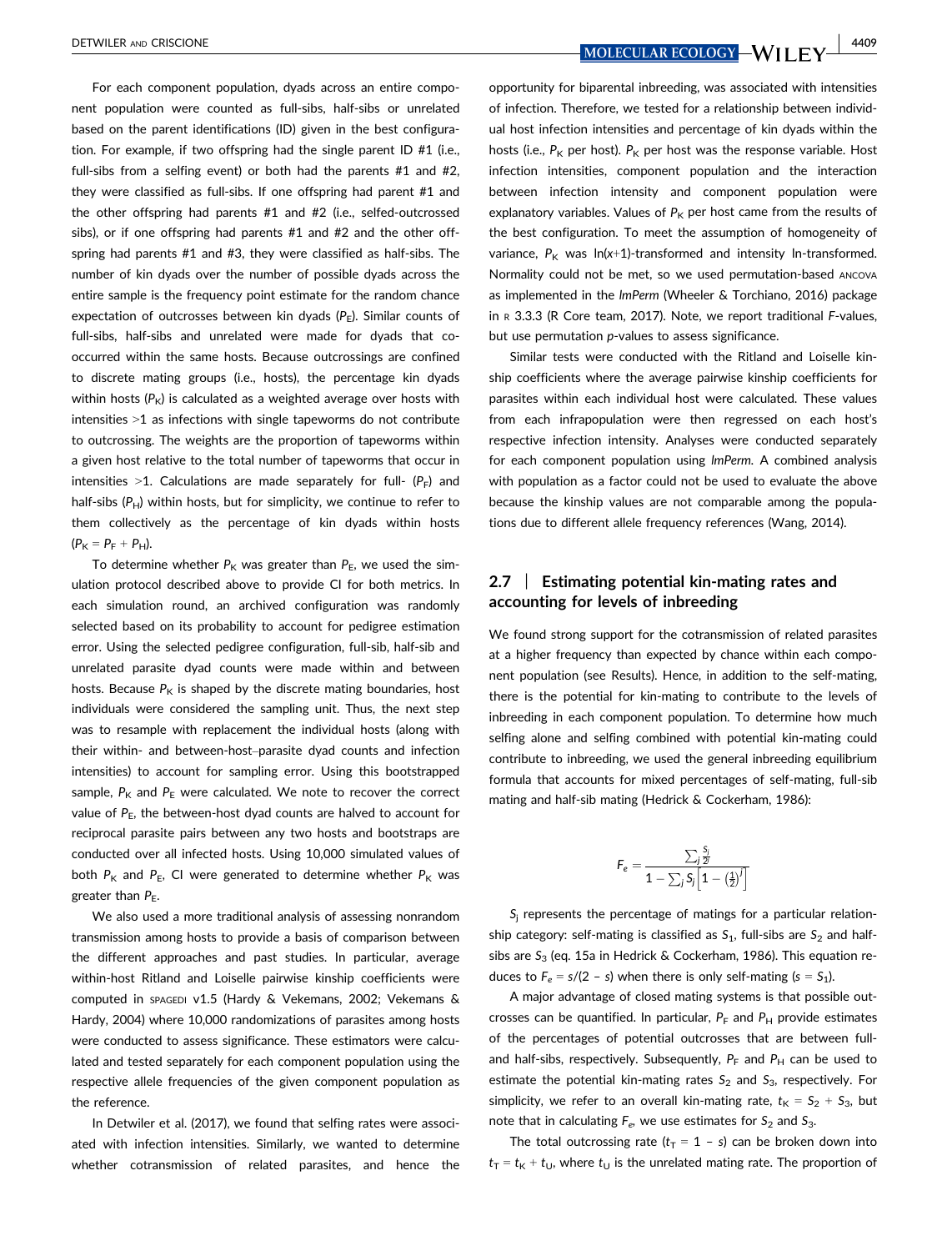4410 WII FY MOLECULAR ECOLOGY DETWILER AND CRISCIONE

outcrosses that are due to kin-mating,  $t_K/(t_K + t_U)$ , can be estimated with  $P_K$  assuming that actual outcrosses occur randomly within infrapopulations. We return to this assumption in the Discussion. Hence,  $(1 - s) * P_K = t_K$  was separated into components,  $(1 - s) * P_F =$  $S_2$  and  $(1 - s) * P_H = S_3$ . As an estimate of s, we used the COLONYselfing rate.

In the prior section, we estimated  $P<sub>K</sub>$  as a weighted average based on the infection intensities. This is the appropriate weight if one simply wishes to know whether kin dyads co-occur, and thus possibly mate more frequently than expected by chance. The above calculations for kin-mating rates, however, represent "potential" kin-mating rates because we are using the frequencies of possible matings as a means to infer the proportion of offspring resulting from kin-mating. Hence, weighting by infection intensities carries the assumption of random reproductive success. Because  $P_K$  per host was not related to infection intensities (see Results), then density-dependent fecundity is not of concern in our system and the current weighting remains appropriate (see also Detwiler et al., 2017, where this issue is discussed in relation to estimating potential population-level selfing rates). We return to this subject in the Discussion.

To obtain CI around  $F_e$  based on colony-selfing rates alone,  $F_e$ based on  $\text{conv}\text{-}$ selfing rates and potential kin-mating rates (S<sub>2</sub> and  $S_3$  accounted for), and overall potential kin-mating rates themselves  $(t<sub>K</sub>)$ , calculations were carried out in each round of the simulations described previously. Point estimates were based on the best sibship configuration. Subsequently, we compared 84% and 94% CI to ask whether  $F_e$  based on colony-selfing rates alone or if the  $F_e$  based on COLONY-selfing rates and potential kin-mating rates could explain the observed  $F_{1S}$  values in each component population.

### 3 | RESULTS

#### 3.1 | Field collections

From 254 geckos collected across the five locations, a total of 822 tapeworms were found. The vast majority of tapeworms ( $n = 808$ ; 98.3%) were successfully genotyped across all loci (Table 1). Fourteen individuals were excluded because either the scolex was lost in the processing or because of poor template quality. Figure 2 in Detwiler et al. (2017) shows the parasite intensity distributions for each of the five component populations.

## 3.2 | Characterization of overall genetic diversity and inbreeding

Overall, there was low genetic diversity for each locus and locus tri001 was polymorphic only within Population 1 (Table S3). Average number of alleles per polymorphic locus ranged from 2.2 to 2.5, and average  $H_s$  ranged from 0.29 to 0.51 per polymorphic locus across the component populations.

Multilocus  $F_{1S}$  estimates were high and significant in each of the five component populations thus indicating substantial inbreeding within each of the parasite component populations (range: 0.49–0.72,

Table 1). Within each component population, there was consistency across loci in showing high and significant  $F_{15}$  values (Table S3). Only in Population 4, which had the smallest sample size ( $n = 39$ ), did two loci test nonsignificant. However, the  $F_{1S}$  values of these two loci were still 0.29. The high consistency among loci coupled with Bayesian estimates of F (Table S1) that were nearly identical to the Weir and Cockerham (1984) multilocus estimates (Table 1) suggests technical artefacts (e.g., null or false alleles) had little influence on the measures of inbreeding in the data sets. Genotype data are provided in Table S4.

Results of LD analyses are given in Table S5. Overall, there was evidence of LD. The percentage of pairwise comparisons that were significant within each location ranged from 45.5 to 100% (an exact binomial test was highly significant in each component population, all  $p$ -values <.0001, Table S5a). Splitting the data between loci we knew were physically independent to those for which we had no information on independent assortment (Table S5b), which showed both sets of data were no different in terms of the proportion of loci pairs that tested significant (all Fisher's exact p-values >.25, Table S5c). Given that the pairs of loci for which we do not have assortment data show no more of a tendency to have LD than the pairs of loci for which we know are physically independent (i.e., not linked), we assumed that the overall LD patterns were a reflection of population history (e.g., founder events coupled with nonrandom mating as discussed below) rather than physical proximity of loci or selective influences.

## 3.3 | Evaluating pedigree reconstruction selfing rates

Point estimates of the COLONY-selfing rates are given in Table 2. Comparisons of the realized component population-level selfing rates from the pedigree reconstruction analyses to the potential NC- or Cselfing-rate estimates are shown in Figure 1. All NC-estimates were lower than the colony-selfing rates. Judging significance at  $p < .05$ and  $p < .01$ , there are four and two rejections of five tests, respectively, when comparing the COLONY-selfing rates to the estimates based on the assumption of random reproductive success (NC). Under a null hypothesis of no difference and  $\alpha = 0.05$  or  $\alpha = 0.01$ , the exact binomial probabilities of observing these number of rejections are  $p = .00003$  and  $p = .00098$ , respectively. In stark contrast, when comparing the COLONY-selfing rates to the C-estimates (assumes density-dependent fecundity), there is only one rejection of five tests at  $p < .05$  and no rejections at  $p < .01$ . Under a null hypothesis of no difference and  $\alpha = 0.05$  or  $\alpha = 0.01$ , the exact binomial probabilities of observing these number of rejections are  $p = .23$  and  $p = 1$ , respectively.

## 3.4 | Assessing cosibling transmission and subsequent potential for kin-mating

Table 2 provides the best configuration point estimates for the numbers of full-sib, half-sib and unrelated dyads in each component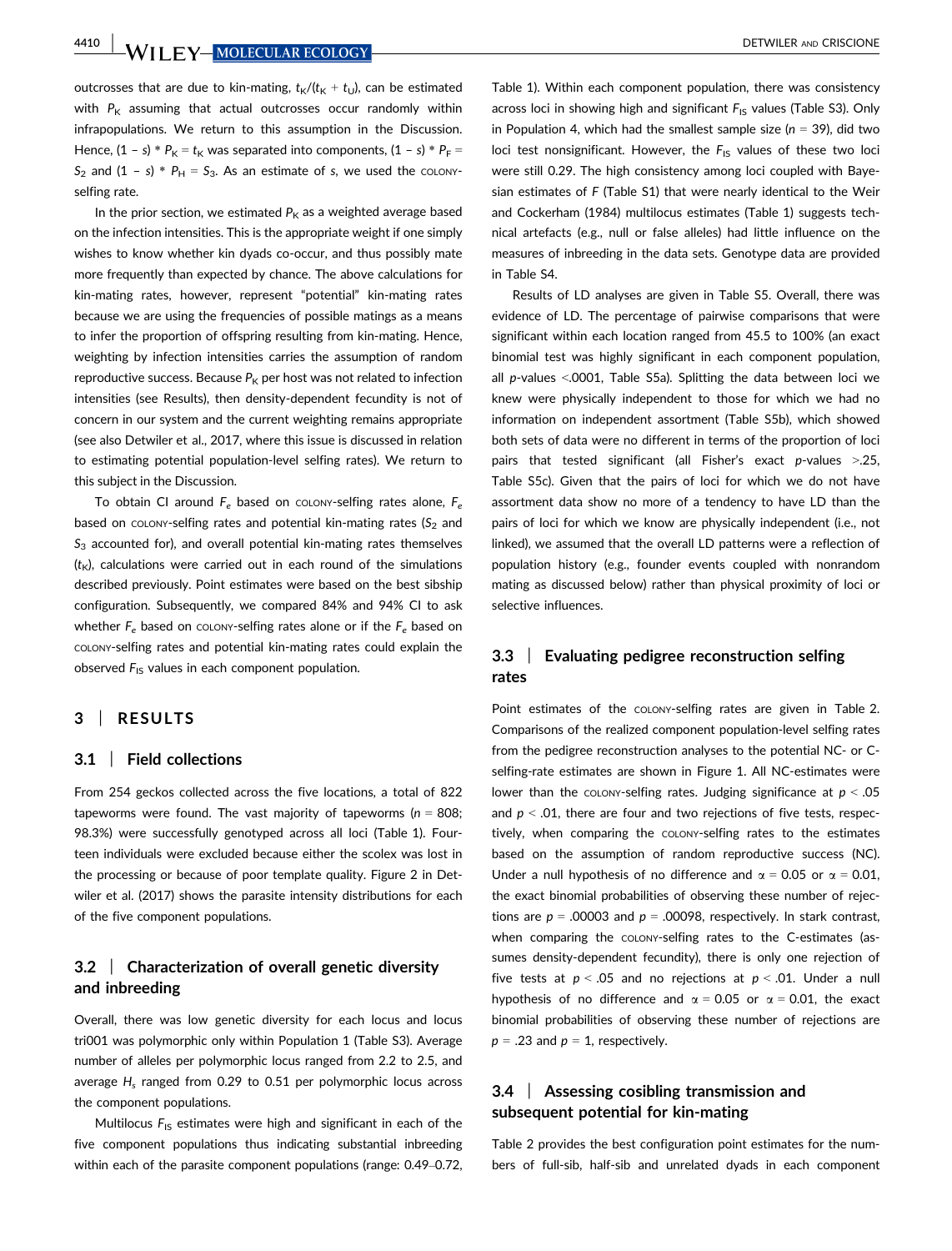|                                     | Population 1 |              | <b>Population 2</b> |              | Population 3 |       | <b>Population 4</b> |              | Population 5 |              |
|-------------------------------------|--------------|--------------|---------------------|--------------|--------------|-------|---------------------|--------------|--------------|--------------|
|                                     | In host      | <b>Total</b> | In host             | <b>Total</b> | In host      | Total | In host             | <b>Total</b> | In host      | <b>Total</b> |
| Full-sibs <sup>a</sup>              | 76           | 124          | 425                 | 520          | 221          | 354   | 37                  | 65           | 1089         | 3324         |
| Half-sibs $a$                       | 156          | 379          | 349                 | 732          | 1134         | 1572  | 5                   | 34           | 806          | 4316         |
| Unrelated <sup>a</sup>              | 238          | 4853         | 1593                | 16703        | 1714         | 13650 | 11                  | 642          | 1958         | 36613        |
| $P_F^{\ b}$                         | 25.75        |              | 17.99               |              | 10.97        |       | 51.96               |              | 25.26        |              |
| $P_H^{\ b}$                         | 27.49        |              | 18.97               |              | 32.38        |       | 15.69               |              | 20.93        |              |
| $P_{\rm K}$ and $P_{\rm F}^{\rm b}$ | 53.24        | 9.39         | 36.97               | 6.97         | 43.36        | 12.37 | 67.65               | 13.36        | 46.19        | 17.26        |
| $S_1^c$                             | 50.96        |              | 53.16               |              | 45.20        |       | 74.36               |              | 50.34        |              |
| $S_2^{\ d}$                         | 12.63        |              | 8.43                |              | 6.01         |       | 13.32               |              | 12.55        |              |
| $S_3^{\ d}$                         | 13.48        |              | 8.89                |              | 17.75        |       | 4.02                |              | 10.39        |              |
| $t_{\rm K}^{\;\;{\rm d}}$           | 26.11        |              | 17.32               |              | 23.76        |       | 17.35               |              | 22.94        |              |
| $F_e^{\ e}$                         | 0.569        |              | 0.502               |              | 0.459        |       | 0.832               |              | 0.526        |              |

aRelationship categories based on the best configuration output of colony. Given for each component population are the numbers of kin or unrelated dyads that occurred within hosts (In host) and over the entire component population (Total).

 $^{\rm b}$ P<sub>F</sub> and P<sub>H</sub> are calculated as weighted averages across hosts (see main text) and are the proportions of full- and half-sib dyads within hosts, respectively.  $P_K = P_F + P_H$ .  $P_F$  is the sum of total full- and half-sib dyads divided by the total number of possible dyads overall. Values are expressed as percentages.  $c_{S_1}$  is the estimate of the realized selfing rate (s) based on the pedigree reconstruction analysis in  $_{\rm COONY}$ . Values are expressed as percentages.

 $^{\text{d}}S_2$  and  $S_3$  are the full- and half-sib potential kin-mating rates calculated as (1 – s) \*  $P_{\sf F}$  and (1 – s) \*  $P_{\sf H}$ , respectively.  ${\sf t}_{\sf K}$  is the overall potential kin-mating rate  $(S_2 + S_3)$ . Values are expressed as percentages.

 $^{\rm e}$ F $_{e}$  was calculated using eq. 15a in Hedrick and Cockerham (1986) using the realized selfing rates (S<sub>1</sub>) and potential kin-mating rates (S<sub>2</sub> and S<sub>3</sub>).

population as a whole and within hosts.  $P_{E}$  ranged from 7 to 17% among the component populations (Table 2). In contrast, the values of  $P_K$  were always significantly greater (range: 37–68%) than compared to the  $P_E$  values within the same component population. In fact, there was no overlap with 95% CI (Figure 2). Thus, there is clear evidence for parasite cosibling transmission, and there is the potential for kin-mating to result in biparental inbreeding. Neither the interaction  $(F_{4,73} = 1.0)$  nor the main effects (population  $F_{4,73}$  = 1.9; intensity  $F_{1,73}$  = 1.8) were significantly associated to  $P_{\rm K}$ per host based on the permutation-based ANCOVA (permutation pvalues >.1). Population  $(F_{4,77} = 1.5)$  and intensity  $(F_{1,77} = 0.6)$ remained nonsignificant (permutation  $p$ -values  $>1$ ) after removing the interaction. As  $P_K$  per hosts had no relationship to infection intensities, the potential for biparental inbreeding would not be associated with infection intensities.

Among the five component populations, average within-host pairwise kinship coefficients were 0.32, 0.28, 0.22, 0.55 and 0.30, and 0.22, 0.27, 0.19, 0.47 and 0.20 for the Loiselle and Ritland estimators, respectively, for the five populations in order. Randomization tests indicated that parasite within-host kinship was significantly higher than expected by chance alone in each of the five component populations (p-values <.0001), thus indicating nonrandom transmission among hosts. In none of the five component populations was there a significant relationship between the individual host infection intensities and the average within-host–parasite kinship  $(F_{1,14} = 2.5, p = .1; F_{1,20} = 0.1, p = .7; F_{1,12} = 0.9, p = .4;$  $F_{1,8} = 0.1, p = .8; F_{1,19} = 0.1, p = .7$  based on Loiselle measures in component populations 1–5, respectively, and  $F_{1,14} = 1.1$ ,  $p = .3$ ;  $F_{1,20} = 0.1, p = .8; F_{1,12} = 2.1, p = .2; F_{1,8} = 0.4, p = .6; F_{1,19} = 0.1,$  $p = .8$  based on Ritland measures). These results indicated that infection intensity was not related to the potential for biparental inbreeding. Overall, the sibship reconstruction data were congruent with the analyses based on the Ritland and Loiselle kinship estimators in that related parasites were transmitted together more often than expected by chance, but that the percentage of possible outcrosses that could result in kin-mating was not related to the infection intensity.

## 3.5 | Estimating potential kin-mating rates and accounting for levels of inbreeding

When inbreeding was estimated from COLONY-selfing rates alone, four of the five estimated  $F_e$  values were significantly lower (at either  $p < .05$  or  $p < .01$ ) than the component population  $F_{15}$  values (Figure 3). Thus, selfing rates alone cannot account for the observed levels of inbreeding within the component populations (exact binomial probability of four rejections of five tests under a null of no difference and  $\alpha = 0.05$  is  $p = .00003$ ). However, when incorporating kin-mating rates along with COLONY-selfing rates, none of the five estimated  $F_e$  values were significantly different from the component population  $F_{1S}$  values ( $p > .05$ , Figure 3). Taken collectively, the observed component population  $F_{1S}$  values can be accounted for by including both the COLONY-selfing rates and potential kin-mating rates. Thus, there is support for a significant contribution of biparental inbreeding to  $F_{1S}$  in each component population. Overall, kin-mating rates  $(t<sub>K</sub>)$  were statistically the same among the locations and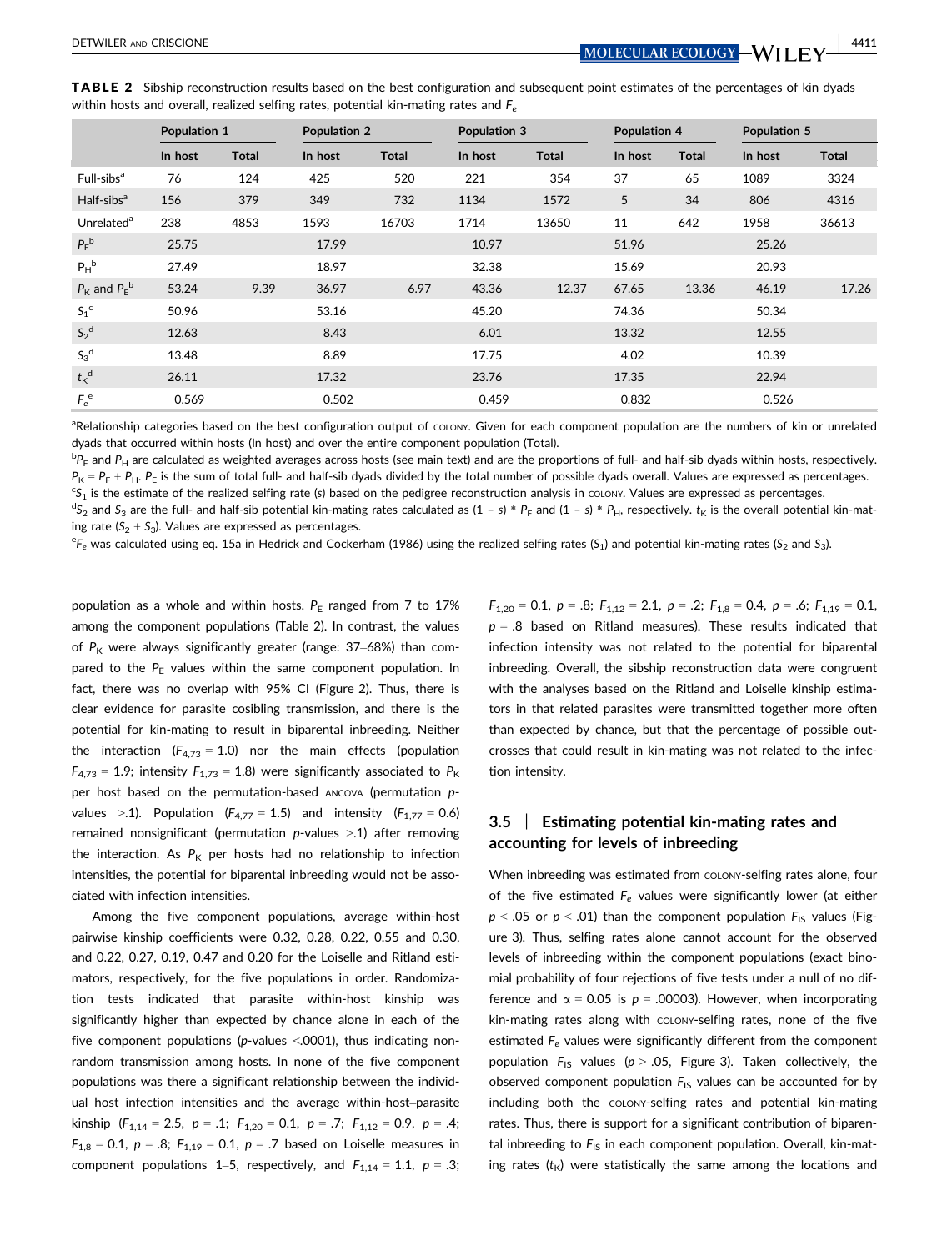

FIGURE 1 Comparisons of the realized population-level selfing rates to the potential population-level selfing rates. The realized rates are based on the pedigree reconstruction analysis, and the potential rates are based on the relationship of infection intensities to individual selfing rates from Detwiler et al. (2017). Solid squares and solid circles represent the potential estimates based on the assumptions of random reproductive success (NC) and densitydependent fecundity (C), respectively. Within each population, these values are compared to the COLONY-selfing rates, open triangles. Shown are 84% CI. Letters denote 84% CI overlap (i.e., estimates are not statistically different with a  $p > .05$ ) between the COLONY-selfing rate and the NC-estimate (A) or C-estimate (B). Numbers denote there is overlap at the 94% CI (i.e., estimates are not statistically different with a  $p > .01$ ) between the COLONY-selfing rate and the NC-estimate (1) or C-estimate (2)



FIGURE 2 Percentage of kin dyads in the each component population as a whole ( $P_E$ , solid squares) and within hosts ( $P_K$ , circles). 95% CI are shown

ranged from 17% to 26% (Table 2, Figure 4). Only the pairwise comparison of Population 1 to Population 2 did not overlap with 84% CI, but it did at the 94% CI.



**FIGURE 3** Comparisons of  $F_{1S}$  (open triangles) to  $F_e$  based on COLONY-selfing rates alone (filled squares) and to  $F_e$  based on COLONY selfing rates and potential kin-mating rates (filled circles). 84% CI are shown. Letters denote 84% CI overlap (i.e., estimates are not statistically different with a  $p > .05$ ) between  $F_{15}$  and  $F_e$  based on COLONY-selfing rates alone (A) or  $F_e$  based on COLONY-selfing rates and potential kin-mating rates (B). The remaining four comparisons between  $F_e$  based on colony-selfing rates alone and  $F_{1S}$  did not overlap with a 94% CI (i.e.,  $p < .01$ )



**FIGURE 4** Overall potential kin-mating rates  $(t_K = S_2 + S_3)$ . 95% CI are shown.

## 4 | DISCUSSION

## 4.1 | Characterization of overall genetic diversity and inbreeding

The overall patterns of low genetic diversity, high LD and high  $F_{1S}$ values (Table 1) for these component populations of O. javaensis are characteristic of a species with extensive nonrandom mating due to self-mating and/or kin-mating (Charlesworth, 2003; Jarne, 1995; Siol,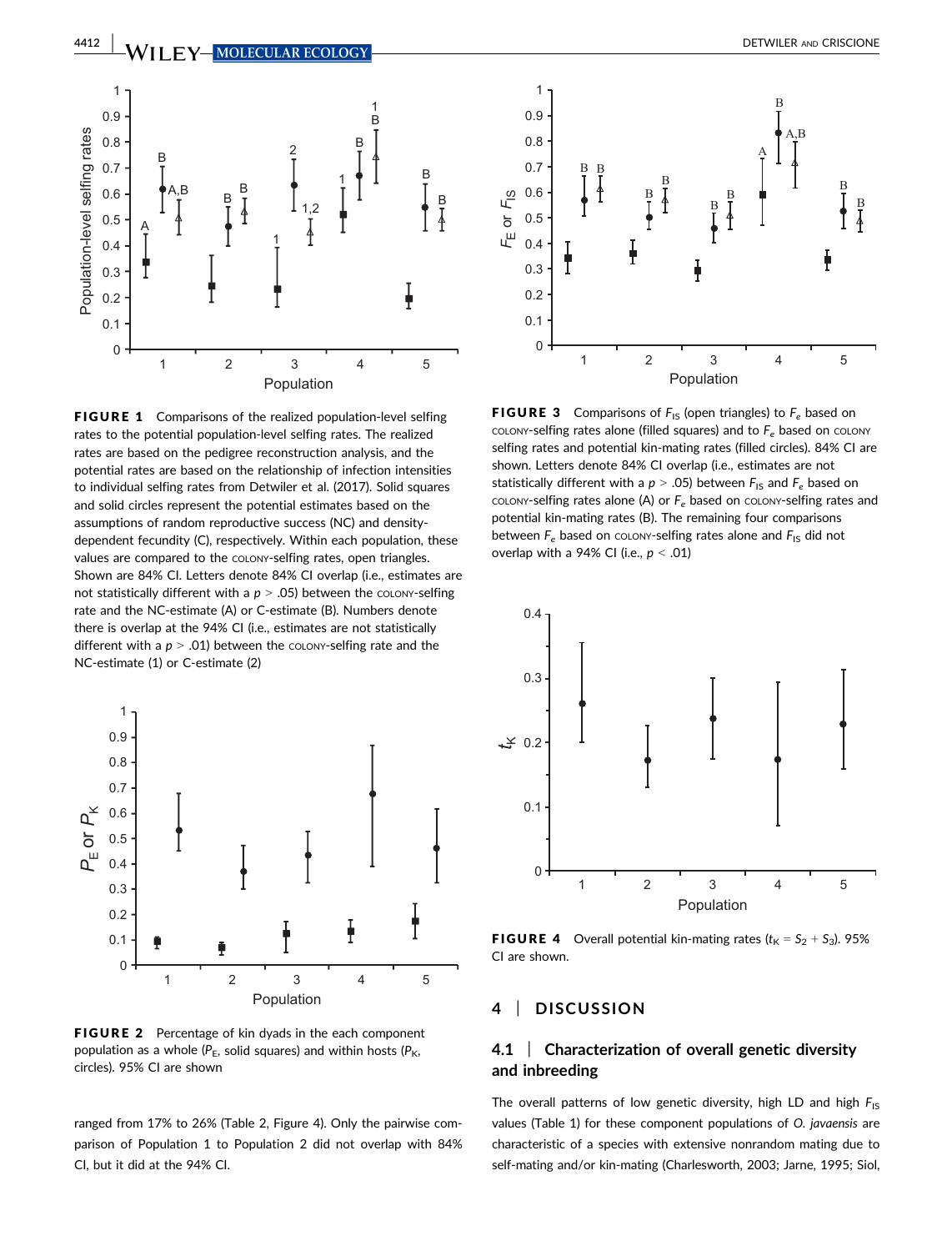Prosperi, Bonnin, & Ronfort, 2008). While inbreeding from nonrandom mating alone does not result in the loss of gene diversity or cause LD in an infinite population (Templeton, 2006), when coupled with finite population dynamics, these genetic patterns emerge (e.g., Siol et al., 2008). For example, self-compatible hermaphroditic species have the capability of founding a new population with a single individual. If only one or a few individuals colonize a new location, there will be loss of gene diversity and LD will be generated via genetic drift from a founding event (Hedrick, 2011; Siol et al., 2008). Low gene diversity and LD will be retained for greater periods in a nonrandomly mating species relative to a randomly mating species because the effective population size of an inbred species will be lower (up to a half that of a randomly mating monoecious species) and the rate back to linkage equilibrium will be greatly retarded due to a reduced effective recombination rate (Nordborg, 2000; Pollak, 1987). Given that both O. javaensis and its Mediterranean gecko host are exotic species in the southern USA, along with the tapeworm's likely dependence on its host for broad geographic dispersal, founder events are expected to be a common population history feature for this tapeworm among the locations we sampled. The results are consistent with this plausible demographic history. Below we discuss the details of the parasite's high rates of nonrandom mating, which as mentioned above, will perpetuate the low diversity and LD resulting from such probable founder events.

## 4.2 | Realized selfing rates from pedigree reconstruction analyses

Comparisons of selfing rates from different life history stages can provide insight into the ecological and/or selective factors that shape an organism's mating system and population levels of inbreeding in general. Of particular interest, the odds ratio of selfed individuals between two life history stages can be used to infer selection for or against inbred individuals (Manly, 1985) where the relative fitness of selfed individuals is  $w = (t_1s_2/s_1t_2); s_i$  and  $t_i$  are the selfing and outcrossing rates, respectively, at a life history stage (Ritland, 1990). Inbreeding depression ( $\delta = 1 - w$ ) would be inferred if the odds of a selfed individual were lower in the later life history stage whereas outbreeding depression (resulting in a negative  $\delta$ ) would be inferred for the reverse pattern.

Here, we provide a post hoc analysis of selection to illustrate a utility of pedigree reconstruction data, which can provide an estimate of the realized selfing rate at the sampled life history stage. In the current study, this is the proportion of selfed individuals that survived to adulthood (tapeworms collected from geckos). We used the colony-selfing rates for  $s_2$  ( $t_2 = 1 - s_2$ ). In Detwiler et al. (2017), we extrapolated the primary mating system to estimate potential population-level selfing rates that would be manifested at the metacestode stage (the juvenile stage that infects the intermediate host) by making assumptions about random reproductive success (NC-estimates) or density-dependent fecundity (C-estimates). Thus, we view the NC- and C-selfing rate estimates at the metacestode stage as plausible hypotheses to be tested (Detwiler et al., 2017).

DETWILER AND CRISCIONE | 4413

We used the potential selfing rate estimates from the metacestode stage for  $s_1$  ( $t_1= 1 - s_1$ ).

In comparing the NC-selfing rates to the COLONY-selfing rates, four of five comparisons showed a significantly higher ( $p < .05$ ) realized selfing rate (Figure 1). To explain this pattern, high outbreeding depression within these component populations would need to be invoked (mean among-population  $\delta = -2.04$  is significantly <0,  $t_4 = -5.41$ ,  $p = .006$ ; Table 3). In contrast, when comparing the Cselfing rates to the realized rates, only one of five comparisons was different (.01  $\leq$   $p \leq$  .05, where the C-estimate was higher than the COLONY-estimate in Population 3; Figure 1). There is no overall evidence of selection on selfed individuals when metacestode selfing rates are based on the C-estimates (mean among-population  $\delta$  = 0.07 is not different than 0,  $t_4$  = 0.40,  $p$  = .71, Table 3). Outbreeding depression has been found on local scales (Escobar, Nicot, & David, 2008; Grindeland, 2008). However, we view outbreeding depression at the scale of our component population samples as unlikely because it is more likely an among-population rather than within-population phenomena requiring hybridization events between diverged populations to disrupt local adaptive loci or coadapted gene complexes (Dolgin, Charlesworth, Baird, & Cutter, 2007; Schierup & Christiansen, 1996; Sletvold, Grindeland, Zu, & Agren, 2012). Moreover, there is a large body of support that densitydependent growth and fecundity operate across many helminth taxa, especially tapeworms (Poulin, 2007). Indeed, reduced body size at higher infection intensities has been reported in O. javaensis and another species in the genus, O. bivitellobata (Brooks & Mayes, 1976; Criscione & Font, 2001a). The NC- and C-estimates likely represent ends of a continuum along which crowding effects may impact realized population-level selfing rates. All of the COLONY-selfing rates were higher than the NC-estimates, but were sometimes between the NC- and C-estimates. Thus, density-dependent fecundity may not be as extreme as assumed in the C-estimates. Nonetheless and taken collectively over these patterns, we conclude that the realized selfing rates are consistent with hypothesis that crowding results in greater reproductive success among tapeworms that have higher selfing rates, that is, tapeworms from low-intensity infections, and thus boosts selfing rates beyond that expected from random reproductive success (Detwiler et al., 2017).

We acknowledge a more definitive assessment of the hypothesized NC- and C-estimates could come from pedigree reconstruction selfing rates estimated from a sample of metacestodes from nature. Unfortunately, we do not know the intermediate host in nature. Nevertheless, the purpose of the above post hoc analyses was to demonstrate how pedigree reconstruction data provide a useful means to generate comparisons of selfing rates from different life history stages of an organism. Such comparisons could greatly facilitate field-based inbreeding depression studies in any self-compatible hermaphroditic organism where different life stages can be collected. Currently, inbreeding depression studies on animal hermaphrodites are largely restricted to laboratory experiments where only "apparent inbreeding depression" (outcrossing cannot be enforced in selfing animals as it can in plants) can be estimated (Escobar et al., 2011). In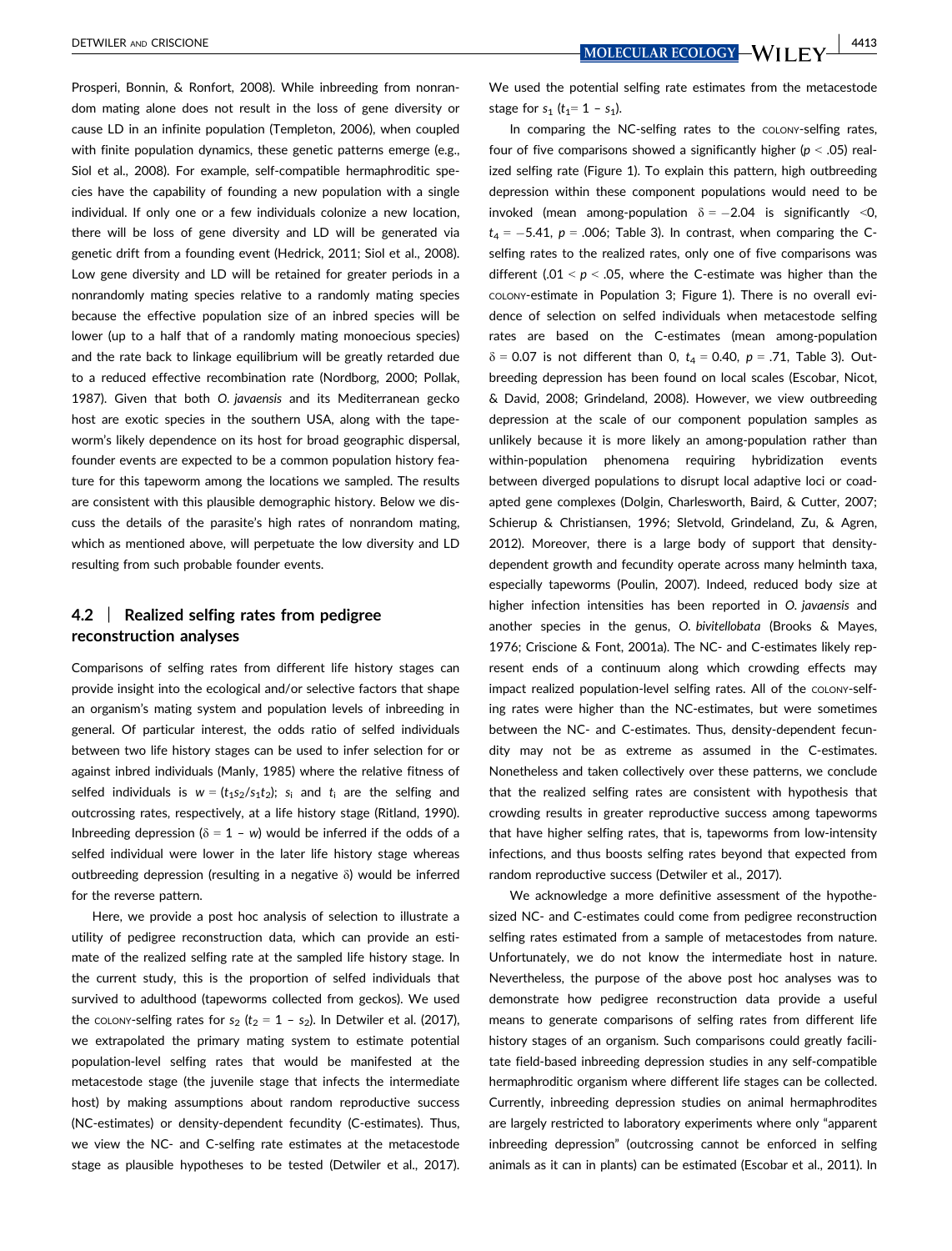**4414 WII FY MOLECULAR ECOLOGY** DETWILER AND CRISCIONE

TABLE 3 Relative fitness of selfed individuals (w) and measure of selection on inbred individuals  $(\delta)$  when comparing the realized selfing rates obtained from pedigree reconstruction data on an adult sample to extrapolated selfing-rate estimates (NC and C) based on parentage data at the metacestode stage (see main text for details). NC-estimates are based on the assumption of random reproductive success, and C-estimates are based on the assumption of densitydependent fecundity

|                | <b>NC-estimates</b> |         | C-estimates |         |
|----------------|---------------------|---------|-------------|---------|
| Population     | W                   | δ       | W           | δ       |
| 1              | 2.05                | $-1.05$ | 0.64        | 0.36    |
| 2              | 3.53                | $-2.53$ | 1.26        | $-0.26$ |
| 3              | 2.74                | $-1.74$ | 0.48        | 0.52    |
| $\overline{4}$ | 2.66                | $-1.66$ | 1.42        | $-0.42$ |
| 5              | 4.21                | $-3.21$ | 0.84        | 0.16    |

addition, "glasshouse" experiments often underestimate inbreeding depression compared to field-based estimates because such experiments do not account for "severe episodes of selection" that may occur in nature (Eckert & Barrett, 1994). Among parasitic flatworms, there are few assessments of inbreeding depression due to inherent difficulties in conducting experiments that involve the maintenance of a multihost life cycle. In some experimental studies, inbreeding depression has been found (Milinski, 2006) whereas others show mixed or no evidence of inbreeding depression (e.g., Lagrue & Poulin, 2009; Nollen, 1971; Rieger, Haase, Reusch, & Kalbe, 2013). We envision that comparisons of pedigree reconstruction selfing rates between parasite stages in intermediate hosts and final hosts will open the door to exploring the role of inbreeding depression in parasitic flatworm evolution.

## 4.3 | Assessing cosibling transmission and subsequent potential for kin-mating

Analyses based on both the average within-host kinship estimators (Ritland and Loiselle) and pedigree reconstruction data provided evidence that related parasites were cotransmitted. Taken at face value (but see Wang, 2014), the within-host–parasite kinship values are on the order of half- to full-siblings (i.e., 0.125 and 0.25, respectively). The sibship reconstruction data confirmed that full- and half-sibs were being transmitted together (Table 2). In addition, the percentages of kin dyads were greater within hosts than expected given the frequencies of kin dyads across each of the respective component populations (Figure 2). Because kin dyads occur at much higher frequencies within hosts compared to the component population as a whole, there was empirical support for potential kin-mating in influencing the levels of  $F_{1S}$  within each population.

In contrast to the inverse power relationship observed between infection intensities and selfing rates (Detwiler et al., 2017), no significant relationships between the average kinship of parasites within hosts or  $P<sub>K</sub>$  per host relative to the infection intensities were found. Thus, potential kin-mating rates are not associated with infection intensities. This result has implications for modelling how parasite sibling transmission impacts component population inbreeding. For example, Dharmarajan (2015) modelled cosibling transmission for a dioecious parasite as a negative binomial to mimic commonly observed aggregated distributions found among metazoan parasites (Shaw & Dobson, 1995; Shaw, Grenfell, & Dobson, 1998). The "aggregation" parameter of Dharmarajan (2015) itself is a function of the number and size of sib groups and thus, possibly reflects cosibling transmission that may not be independent of the distribution of infection intensities themselves (as suggested by the results in Figure 2 of the study where biparental inbreeding decreases with higher mean infection intensities). If the model of Dharmarajan (2015) imposes a codependence between cosibling transmission and infection intensities, our empirical results contrast with this model. At least for O. javaensis, the potential for biparental inbreeding as measured by  $P_K$  is decoupled from the distribution of infection intensities.

## 4.4 | Estimating potential kin-mating rates and accounting for levels of inbreeding

Partitioning the mating system components into self-mating and kinmating can provide insight into the ecological factors that contribute to inbreeding (Herlihy & Eckert, 2004; Williams, 2007) and is critical for understanding the evolution of the mating system itself (Porcher & Lande, 2016; Ronfort & Couvet, 1995). Unfortunately, there are no estimates of kin-mating rates among flatworm parasites, and therefore, the potential for biparental inbreeding has only been assessed indirectly via analyses of nonrandom transmission among hosts (reviewed in Gorton et al., 2012). In part, this is because there are few methods that can be applied to flatworm parasites to disentangle selfing and kin-mating rates. The most common method used to determine kin-mating rates is the difference in multilocus to single locus estimates of outcrossing from progeny-array data (Ritland, 2002). However, the progeny-array method can underestimate this difference with few markers (Griffin & Eckert, 2003; Ritland, 2002). Although using more markers may improve the estimate, in practice, collection of progeny-array data from nature is difficult in many flatworm parasite systems. Alternative methods to determine kin-mating rates are few and include experimental transplants and floral emasculation among hermaphroditic plants (Griffin & Eckert, 2003; Herlihy & Eckert, 2004). Such methods are impracticable or impossible in flatworm parasites. An alternative means of determining kin-mating contributions to inbreeding is to estimate the average pairwise kinship of spatially proximate individuals (Vekemans & Hardy, 2004). A kinship coefficient between potential mates provides a measure of potential biparental inbreeding as it is the expected inbreeding coefficient of their possible offspring. In conjunction with an overall measure of inbreeding in the population, Vekemans and Hardy (2004) used the measure of biparental inbreeding to estimate selfing rates. However, this method does not provide an independent measure of the selfing rate. Moreover, it is not clear how comparable estimates will be between populations or species as Wang (2014) notes that the magnitudes of pairwise kinship estimators are "more or less arbitrary, depending on the reference allele frequencies."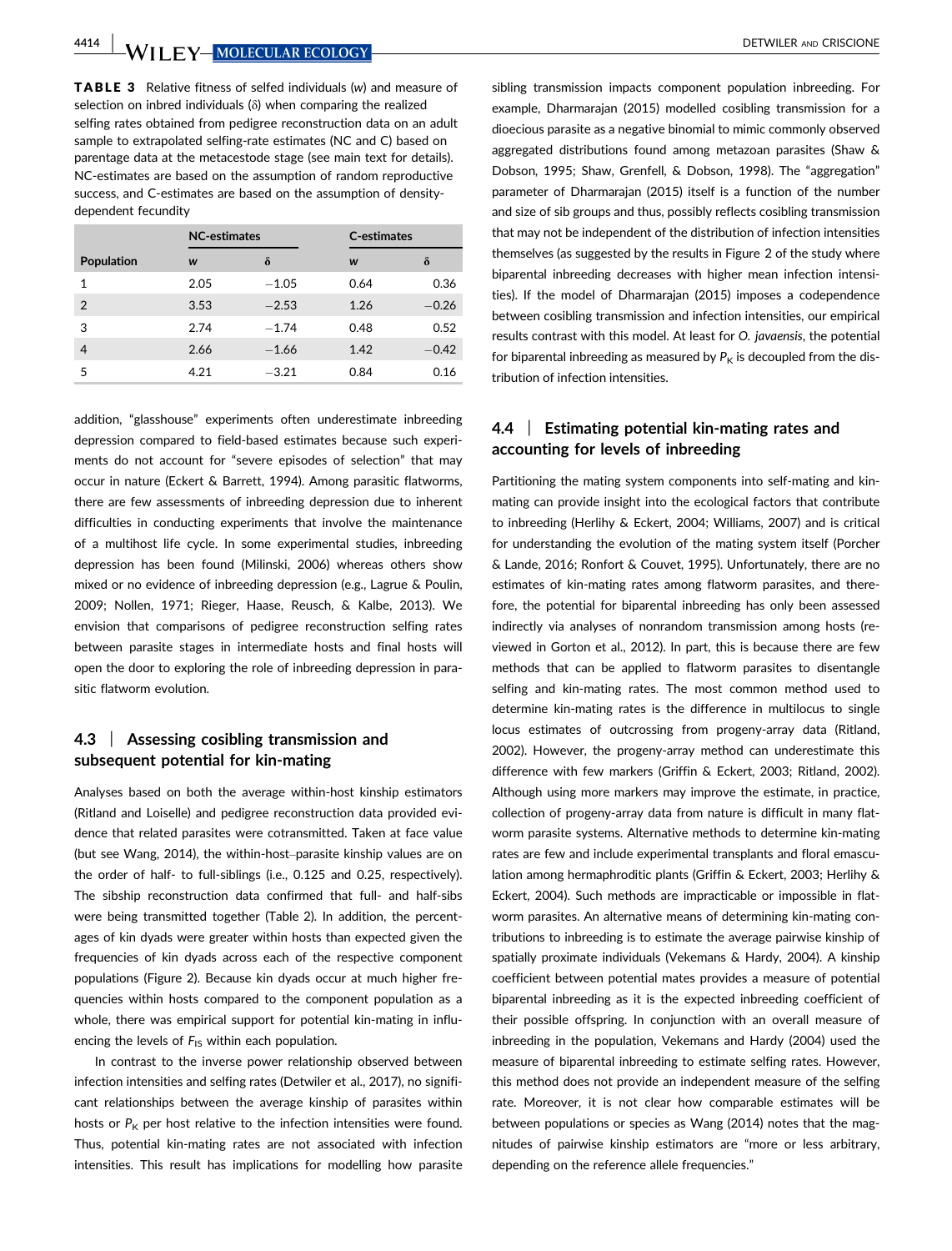Pedigree reconstruction data along with the methods we employed in this study provide a feasible means of teasing apart selfing and kin-mating rates in natural flatworm parasite systems or more generally, organisms with closed mating systems. One simply needs to generate genotype data from a sample of adults and have knowledge of how individuals are partitioned into realistic mating groups (e.g., individual hosts in the case of endoparasites). Moreover, as the sibling reconstructions are performed without regard to which hosts individual parasites infected, the percentage of kin dyads within hosts ( $P_K$ , which is an estimate of  $t_R/(t_R + t_U)$ ) is independently estimated from the realized selfing rate that is generated along with the reconstructed pedigree. Nonetheless, our conversion of the percentage of kin dyads within hosts to a kin-mating rate represents a "potential" rate that contributes to biparental inbreeding, analogous to the method of Vekemans and Hardy (2004). As a result, we suggest three factors to consider prior to calculating a potential kin-mating rate.

First, a test of whether the frequency of related dyads within hosts is greater than expected by chance is needed to determine whether kin-mating will impact  $F_{IS}$ . As discussed above, we had strong evidence for this in each of the component populations (Figure 2). Second, an assumption about how outcrossing among unrelated and kin dyads occurs within hosts needs to be made. We made the assumption that it occurred randomly, and our overall assessment of the factors that contribute to  $F_{1S}$  suggests this was a reasonable assumption. If there was a preference for mating with unrelated individuals, realized kinmating rates would be lower and vice versa if there was preference for related individuals. We do note that mate choice based on relationship status may be possible in flatworm parasites. A study with the tapeworm Schistocephalus solidus (a distantly related species with a very different life cycle than our study species) indicated that related individuals spent more time together in a paired-choice experiment with an unrelated individual, although actual mating rates were not assessed via parentage analysis (Schjørring & Jäger, 2007). If one had evidence of mate preference based on relatedness, it should be possible to adjust the calculation of  $P<sub>K</sub>$  accordingly. Third, we recommend testing whether  $P_K$  per host (or average within-host relatedness) is associated with infection intensities. In our system, we found no evidence of a relationship. However, if an association is found (positive or negative), the weights in the calculation of  $P<sub>K</sub>$  could be changed to 1/  $H_{i>1}$  where  $H_{i>1}$  is the number of hosts within an intensity >1. This would enable estimates under the assumption of density-dependent fecundity (see Detwiler et al., 2017).

The overall potential kin-mating rates we observed were high (mean among the five component populations  $= 21.5\%$ ; range: 17%– 26%; Table 2, Figure 4) relative to what has been described for hermaphroditic plants. In a comprehensive survey of kin-mating rates estimated from 276 hermaphroditic plants (all based on the progenyarray approach), Porcher and Lande (2016) reported a low mean kinmating rate of 3.3% where <10% of the species had values >10% and a max rate of 21.8%. Progeny-array estimates from hermaphroditic animals are similarly low (Table S6). Consistent with the possibility that results based on progeny-array data are underestimates,

DETWILER AND CRISCIONE 4415

experimental manipulations with plants have yielded estimates of kin-mating almost 10 times greater than compared to progeny-array analyses (mean of two transplant populations = 27.8% compared to 2.9% from progeny-array estimates, Griffin & Eckert, 2003; mean of 6 emasculated populations =  $13.8\%$  compared to  $1.4\%$  from progeny-array estimates, Herlihy & Eckert, 2004). The kin-mating rates in these latter two studies are comparable with levels of kin-mating observed in our system.

Our methods provide potential kin-mating rates for which it might be argued do not accurately reflect realized kin-mating rates. However, the realized selfing rates alone cannot account for all the inbreeding (measured as  $F_{1S}$ ) in the component populations (Figure 3). Therefore, it is logical to conclude that a component of  $F_{1S}$  is due to biparental inbreeding. Indeed, when incorporating potential kin-mating rates ( $S_2$  and  $S_3$ ) along with colony-selfing rates, the  $F_{1S}$  in all five component populations can be explained by the estimated  $F_e$ at  $\alpha$  = 0.05 (Figure 3). In addition, there was a significant positive correlation between the  $F_e$  based on colony-selfing rates and potential kin-mating rates and  $F_{1S}$  (Pearson  $r = .9$ ,  $p = .04$ ). Given these results, we infer that the potential kin-mating rates are a reasonable reflection of the realized kin-mating rates in this system. Taken collectively, these results also suggest the sampled populations are in inbreeding equilibrium. Whether the higher kin-mating rates we observed represent a greater propensity for biparental inbreeding in parasites with lifestyles that promote cosibling transmission or whether most prior estimates in other species are just an artefact of progeny-array underestimates remains to be determined.

#### 4.5 | Summary

We provided an in-depth analysis of the local population genetic structure of the tapeworm O. javaensis. This parasite shows all the classic signs of an inbred organism that is subject to founder events, that is, low genetic diversity, high  $F_{1S}$  values and high LD. What sets our study apart, however, is that we discovered a link between the transmission process and inbreeding. In Detwiler et al. (2017), we showed how individual tapeworm selfing rates were a function of infection intensities, an emergent property of the transmission process. In this study, we found when using the distributions of parasites among hosts along with the assumption of density-dependent fecundity that extrapolated population-level estimates could explain the realized selfing rates obtained from pedigree reconstruction analyses. However, the realized selfing rates alone could not account for all of the inbreeding within populations. We used a series of unique analyses that capitalized on pedigree reconstruction data and the closed mating systems of parasites to show that sibling parasites are cotransmitted at a greater frequency than expected by chance alone. Moreover, we provided a novel means of assessing the role of kin-mating in influencing inbreeding within parasite populations. Incorporating estimates of potential kin-mating rates based on the percentage of kin dyads within hosts along with selfing-rate estimates, we could account for the observed levels of inbreeding within the component populations. This latter result suggests that the sampled populations are in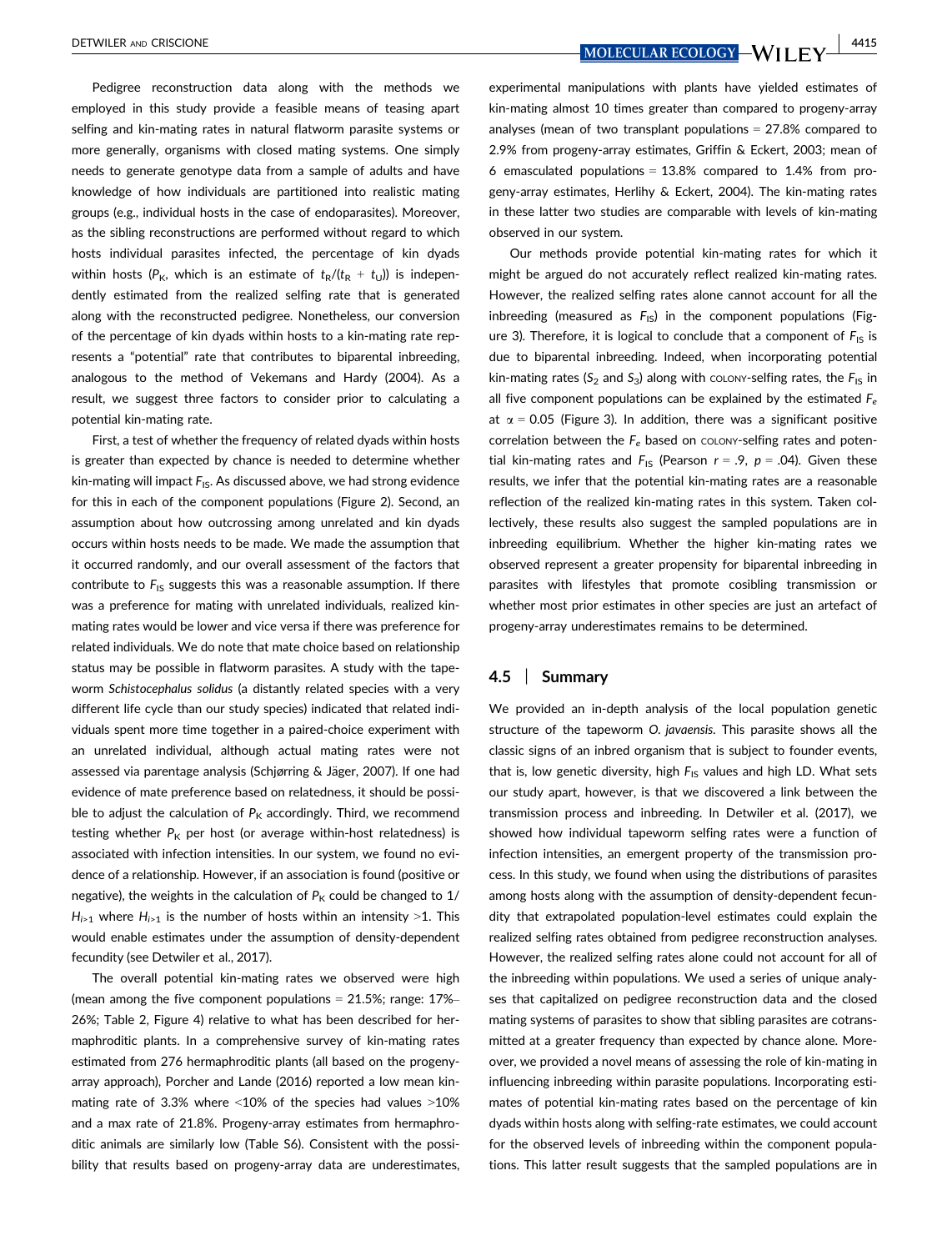**4416 WILEY MOLECULAR ECOLOGY** DETWILER AND CRISCIONE

inbreeding equilibrium. Overall, our results indicate that the transmission process in terms of the number of and relatedness of cotransmitted parasites can impact parasite inbreeding. The methods we employed should be broadly applicable to other flatworm parasites or more generally species with closed mating systems. As such, we foresee that a new frontier will emerge wherein the diverse life histories of flatworm parasites could be utilized in comparative evolutionary studies to broadly address ecological factors or life history traits that drive mating systems and hence inbreeding in natural populations.

#### ACKNOWLEDGEMENTS

We thank the following undergraduates for help with field sampling, gecko and beetle dissections, and/or molecular laboratory work: Katherine Holley, Erika Medina (Louis Stokes Alliance for Minority Participation researcher), Kathleen Peart, Kwadwo Owusu, Moinuddin Syed, Brianna Trejo and Abbie Ince. Several people helped with gecko collections including Emily Kasl, Mary Janecka and Matthew Gasner. We also thank Adam Jones and Isabel Caballero for discussions pertaining to the study and Jinliang Wang for his helpful and rapid responses to our inquiries regarding COLONY. CDC is supported by a National Science Foundation grant (DEB1145508).

#### DATA ACCESSIBILITY

The genotype data used in the analyses are included as Table S4.

#### AUTHOR CONTRIBUTION

J.T.D. and C.D.C. designed the research project. J.T.D. collected the hosts and parasites in the field and laboratory. J.T.D. generated the genetic data. C.D.C. developed the methods for estimating the kinmating rates. J.T.D. and C.D.C. performed analyses and wrote the manuscript.

#### REFERENCES

- Anderson, T. J. C., Romero-Abal, M. E., & Jaenike, J. (1995). Mitochondrial DNA and Ascaris microepidemiology: The composition of parasite populations from individual hosts, families and villages. Parasitology, 110, 221–229.
- Anthes, N., Putz, A., & Michiels, N. K. (2006). Sex role preferences, gender conflict and sperm trading in simultaneous hermaphrodites: A new framework. Animal Behaviour, 72, 1–12.
- Belkhir, K., Borsa, P., Chikhi, L., Rausfast, N., & Bonhomme, F. (2004). GENETIX 4.05, Windows TM Software for Population Genetics. Laboratoire Génome, Populations, Interactions, CNRS UMR 5000, Universite' Montpellier II, Montpellier, France.
- Brooks, D. R., & Mayes, M. A. (1976). Morphological variation in natural infections of Oochoristica bivitellobata Loewen, 1940 (Cestoidea: Anoplocephalidae). Transactions of the Nebraska Academy of Sciences, 3, 20–21.
- Bush, A. O., Lafferty, K. D., Lotz, J. M., & Shostak, A. W. (1997). Parasitology meets ecology on its own terms: Margolis et al. revisited. Journal of Parasitology, 83, 575–583.
- Charlesworth, D. (2003). Effects of inbreeding on the genetic diversity of populations. Philosophical Transactions of the Royal Society, Series B, 358, 1051–1070.
- Cornell, S. J., Isham, V. S., Smith, G., & Grenfell, B. T. (2003). Spatial parasite transmission, drug resistance, and the spread of rare genes. Proceedings of the National Academy of Sciences, 100, 7401–7405.
- Criscione, C. D., & Blouin, M. S. (2005). Effective sizes of macroparasite populations: A conceptual model. Trends in Parasitology, 21, 212–217.
- Criscione, C. D., & Font, W. F. (2001a). Development and specificity of Oochoristica javaensis (Eucestoda: Cyclophyllidea: Anoplocephalidae: Linstowiinae). Comparative Parasitology, 68, 149–155.
- Criscione, C. D., & Font, W. F. (2001b). Artifactual and natural variation of Oochoristica javaensis: Statistical evaluation of in situ fixation. Comparative Parasitology, 68, 156–163.
- Criscione, C. D., & Font, W. F. (2001c). The guest playing host: Colonization of the introduced Mediterranean gecko, Hemidactylus turcicus, by helminth parasites in southeastern Louisiana. Journal of Parasitology, 87, 1273–1278.
- Criscione, C. D., Poulin, R., & Blouin, M. S. (2005). Molecular ecology of parasites: Elucidating ecological and microevolutionary processes. Molecular Ecology, 14, 2247–2257.
- Detwiler, J. T., Caballero, I. C., & Criscione, C. D. (2017). Role of parasite transmission in promoting inbreeding: I. Infection intensities drive individual parasite selfing rates. Molecular Ecology, [https://doi.org/10.](https://doi.org/10.1111/mec.14211) [1111/mec.14211](https://doi.org/10.1111/mec.14211)
- Detwiler, J. T., & Criscione, C. D. (2011). Testing Mendelian inheritance from field-collected parasites: Revealing duplicated loci enables correct inference of reproductive mode and mating system. International Journal for Parasitology, 41, 1185–1195.
- Detwiler, J. T., & Criscione, C. D. (2014). Recently introduced invasive geckos quickly reach population genetic equilibrium dynamics. Biological Invasions, 16, 2653–2667.
- Dharmarajan, G. (2015). Inbreeding in stochastic subdivided mating systems: The genetic consequences of host spatial structure, aggregated transmission dynamics and life history characteristics in parasite populations. Journal of Genetics, 94, 43–53.
- Dolgin, E. S., Charlesworth, B., Baird, S. E., & Cutter, A. D. (2007). Inbreeding and outbreeding depression in Caenorhabditis nematodes. Evolution, 61, 1339–1352.
- Eckert, C. G., & Barrett, S. C. H. (1994). Inbreeding depression in partially self-fertilizing Decodon verticillatus (Lythraceae): Population-genetic and experimental analyses. Evolution, 48, 952–964.
- Escobar, J. S., Auld, J. R., Correa, A. C., Alonso, J. M., Bony, Y. K., Coutellec, M. A., ... David, P. (2011). Patterns of mating-system evolution in hermaphroditic animals: Correlations among selfing rate, inbreeding depression, and the timing of reproduction. Evolution, 65, 1233–1253.
- Escobar, J. S., Nicot, A., & David, P. (2008). The different sources of variation in inbreeding depression, heterosis and outbreeding depression in a metapopulation of Physa acuta. Genetics, 180, 1593–1608.
- Gao, H., Williamson, S., & Bustamante, C. D. (2007). A Markov chain Monte Carlo approach for joint inference of population structure and inbreeding rates from multilocus genotype data. Genetics, 176, 1635– 1651.
- Gorton, M. J., Kasl, E. L., Detwiler, J. T., & Criscione, C. D. (2012). Testing localscale panmixia provides insights into the cryptic ecology, evolution, and epidemiology of metazoan animal parasites. Parasitology, 139, 981–997.
- Goudet, J. (1995). FSTAT v1.2: A computer program to calculate F-statistics. Journal of Heredity, 86, 485–486.
- Griffin, C. A. M., & Eckert, C. G. (2003). Experimental analysis of biparental inbreeding in a self-fertilizing plant. Evolution, 57, 1513–1519.
- Grindeland, J. M. (2008). Inbreeding depression and outbreeding depression in Digitalis purpurea: Optimal outcrossing distance in a tetraploid. Journal of Evolutionary Biology, 21, 716–726.
- Hardy, O., & Vekemans, X. (2002). SPAGeDI: A versatile computer program to analyse spatial genetic structure at the individual or population levels. Molecular Ecology Notes, 2, 618–620.
- Hedrick, P. W. (2011). Genetics of populations, 4th edn. Sudbury, MA: Jones and Bartlett Publishers.